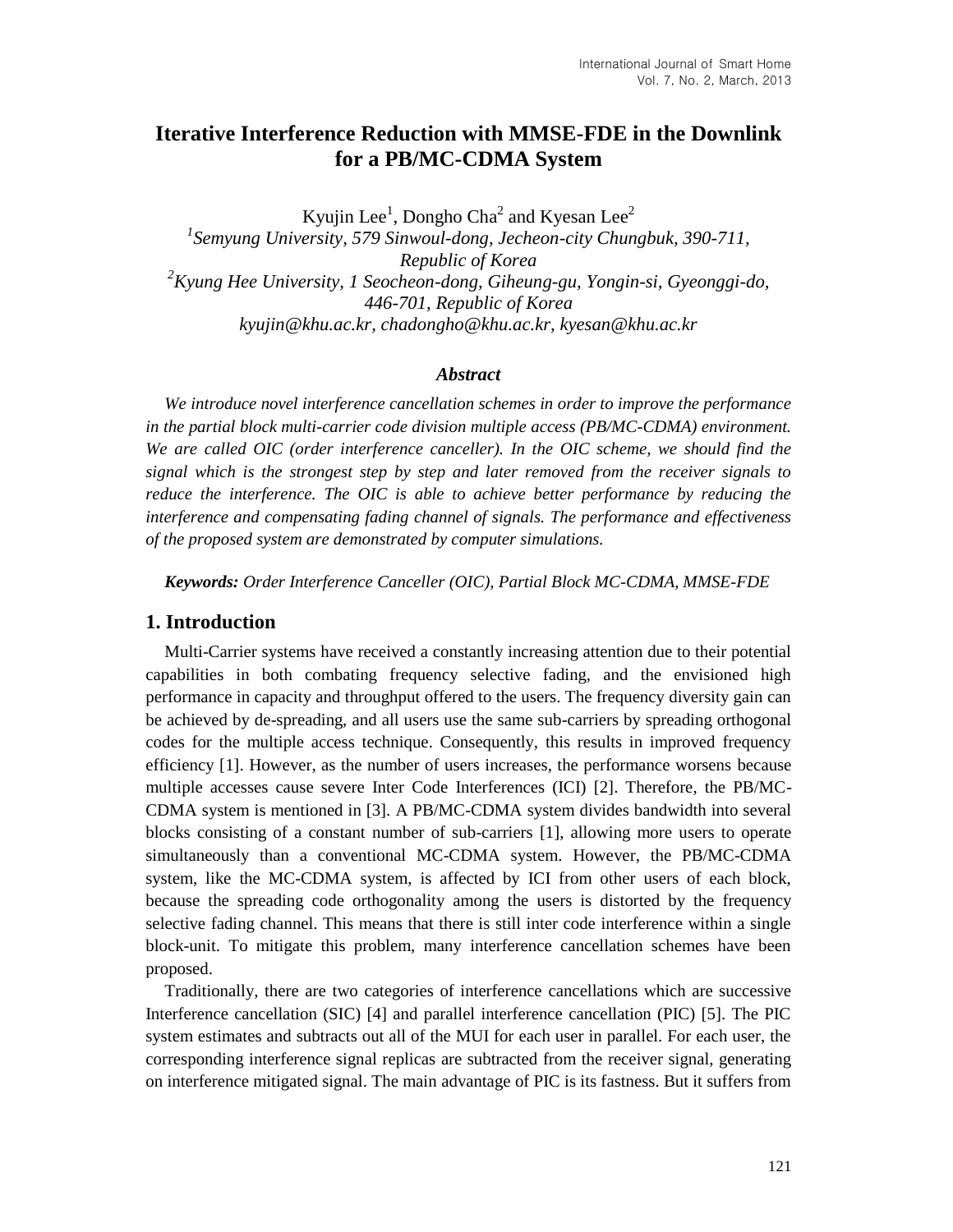the disadvantage that lower power users will have their BER very high, since detection is done with less SIR and hardware complexity of receiver is high which requires a large number of cancellations. Hence, the performance of PIC is inferior to SIC.

In this paper, we propose the interference cancellation scheme for PB/MC-CDMA system. The proposed system is the ordered interference cancellation (OIC). First, the OIC scheme is to sort in ascending order of the users signals which we look upon them as interference. In OIC, the signal with the largest power is regenerated and subtracted from total received signal and updating it. The remaining signals are now re-estimated and a new largest user is selected and the process continues until all the users' signals have been recovered or the maximum allowable number of cancellations is reached. In OIC scheme, we should find the signal which is the strongest step by step and removed from the receiver signals, from that we know the OIC is very related with the final signal power, that is very sensitive to the receive signal power distribution and it favors unequal receive power. So at the transmitter we used the preweights among different users before the signals transmitting, at the same time, we used the OIC to cancel the interference from other users at the receiver and here Minimum mean square error (MMSE) [6] is also employed to suppress interference with the assumption of the perfect channel state information (CSI) at the receiver and reliable feedback of weight value distribution from the receiver to the transmitter.

### **2. Channel Model**

Wireless channels are characterized by time-varying multi-path propagation models. A frequency selective fading channel environment is assumed in this paper; we also consider a wide-sense stationary uncorrelated scattering (WSSUS) channel with L path propagation in the complex equivalent low pass time varying impulse response, represented as:

$$
h(t; \tau) = \sum_{l=1}^{L} \xi_l(t) \delta(\tau - \tau_l)
$$
  
= 
$$
\sum_{l=1}^{L} \xi_l(t) \delta(\tau - (\tau_0 + ld))
$$
 (1)

where  $\delta(\cdot)$  stands for the Dirac's delta function,  $\tau_i$  denote the propagation delay.  $\xi_i(t)$ denote path gain or loss factor for the  $l^{\text{th}}$  path. Where  $\sum E[\xi_i]^2] = 1$  $\sum_{l=1}^{E} E[|\xi_l|^2] =$ *L*  $\sum_{l=1} E[|\xi_l|^2] = 1$ .  $\xi_l(t)$  is the mutually independent complex Gaussian variable with an average of zero and variance  $\sigma_l^2$ . The multipath delay profile of the channel is given by [7].

$$
\phi_{h,j}(\tau) = \phi_h(\tau) = \sum_{l=1}^L \sigma_l^2 \delta(\tau - \tau_l)
$$
\n(2)

Figure 1 shows the multi-path propagation delay profile. We assume that an 18 path frequency selective Rayleigh fading channel model has an exponential decay of the average received power levels with an equal interval of  $\alpha$  dB between adjacent paths.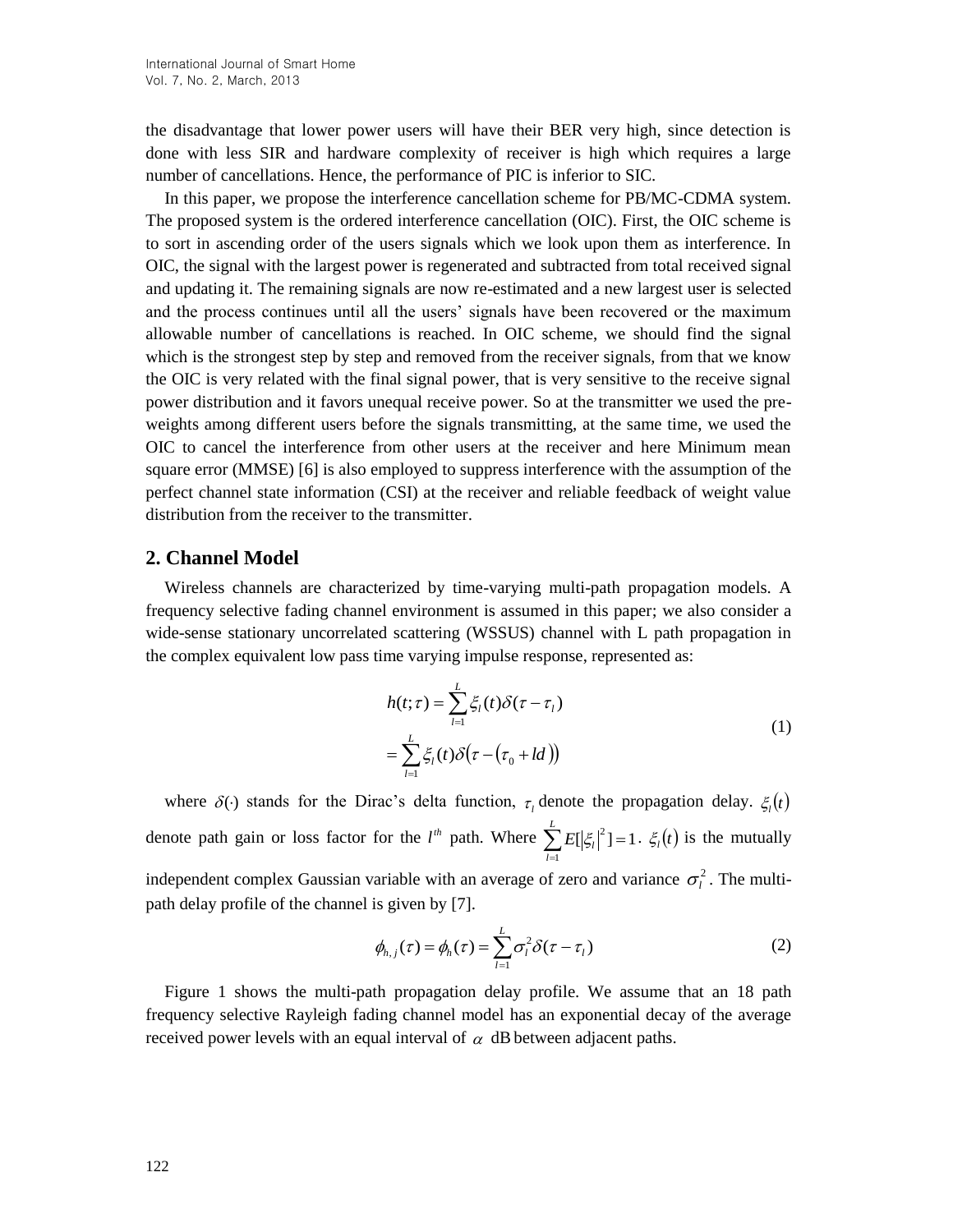

**Figure 1. Exponential Decay Model** 

For channel simulation modeling, we considered the modified Jake's uncorrelated Rayleigh fading channel described in [8].

### **3. Proposed System Description**





The transmitter structure for the PB/MC-CDMA with proposed OIC is illustrated in Figure 2. Firstly, at the transmitter, a binary data sequence is transformed into data modulated symbol sequence and then the total bandwidth is divided into B sub-blocks and each block has K sub-carriers yielding a total subcarrier number  $N_c = KB$ . Each user is assigned to a  $b<sup>th</sup>$  block. Here we assume one user used per single block. Then the data is spread using the *u*<sup>th</sup> orthogonal spreading code  $\{c_u(k); u = 0 \sim U - 1; k = 0 \sim SF - 1\}$ which reused the spreading code in each block, here  $SF$  is the spreading factor and  $\lfloor x \rfloor$ denotes the largest integer that is not greater than *x* . Then the pilot symbols are inserted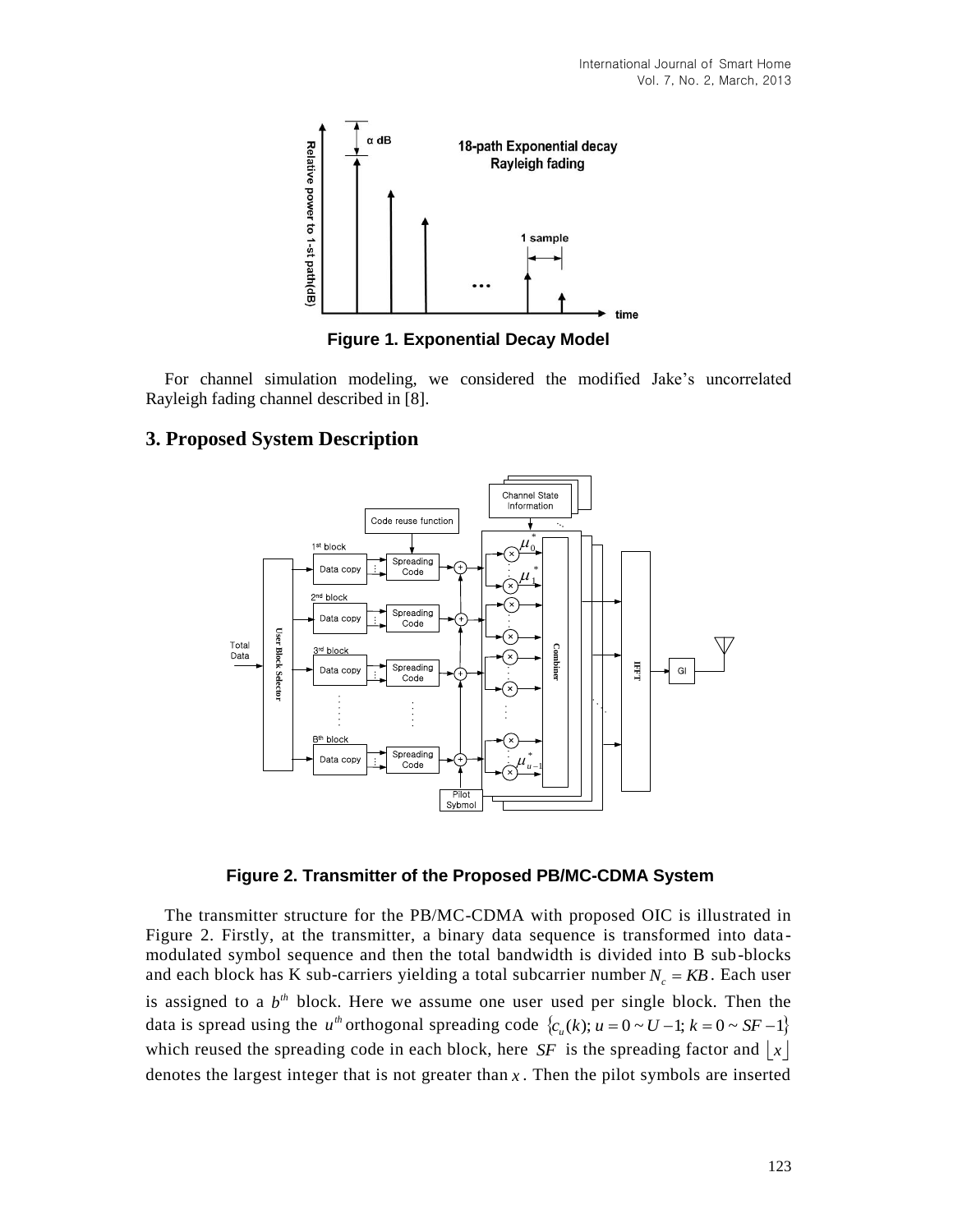into the spread signals and also the spread signals are weighted by each users' weights in order to maximize the signal to noise ratio (SNR) at the receiver. In this paper, the weight  $\mu_{\mu}$  is the previous channel information from the receiver to the transmitter. At the first time, maximum ratio combing (MRC) method is used for weight derivation algorithm at the transmitter. So the  $k^{\text{th}}$  sub-carrier component of the data symbol stream can be expressed as

$$
S(k) = \sqrt{2P} \sum_{u=0}^{U-1} \mu_{u,k}^* \left( d_u c_{\varphi(u,B)}(k \text{ mod } SF) \right)
$$
 (1)

where  $P = E_c / (SF \cdot T_c)$  is the transmit power per spreading code with  $E_c$  being the signal energy per FFT sample and  $T_c$  being the FFT sample length.  $\mu_{u,k}$  is the estimated channel of the  $u^{th}$  user and the  $k^{th}$  subcarrier. \* is the complex conjugate. After the Uorder code multiplexing, the time domain PB/MC-CDMA signal is generated by applying  $N_c$ -point inverse fast Fourier transform (IFFT) as

$$
s(t) = \sum_{k=0}^{N_c - 1} S(k) \exp\left(j2\pi \frac{t}{N_c} k\right)
$$
 (2)

After the insertion of cyclic prefix (CP) into the guard interval (GI), the PB/MC-CDMA signal is transmitted from the antenna. Assuming that channel has *L* independent propagation paths with chip-spaced distinct time delays, the impulse response  $h(t)$  of the channel can be expressed as [9]

$$
h(t) = \sum_{l=0}^{L-1} h_l \delta(t - \tau_l)
$$
\n(3)

where  $h_l$  and  $\tau_l$  are the  $l^{th}$  path gain and time delay, respectively, with  $\sum\nolimits_{l=0}^{L-1}$  $\sum_{l=0}^{L-1} E[|h_l|^2] =$ 0  $\sum_{l=0}^{L-1} E[|h_l|^2] = 1$  $\mathbb{E}[\hat{h}_i]^2$ ] = 1 (here, E[·] is the ensemble average operation and  $\delta(\cdot)$  is the delta function). After removing the GI, which in figure 2, the received signal  $r(t)$  can be expressed as

$$
r(t) = \sum_{l=0}^{L-1} h_l s(t - \tau_l) + \eta(t)
$$
\n(4)

where  $\eta(t)$  represents the zero-mean noise process having variance  $2N_0/T_c$  with  $N_0$ representing the single-sided power spectrum density of the additive white Gaussian noise (AWGN). Then the received signal is decomposed into  $N_c$ -point FFT. The  $k^{th}$ sub-carrier component of the received signal, then the  $R(k)$  can express as

$$
R(k) = \frac{1}{\sqrt{N}} \sum r(t) \exp\left(-j2\pi k \frac{t}{N_c}\right) = H_i(k)S(k) + \Pi(k)
$$
\n(5)

where  $H(k)$  and  $\Pi(k)$  are respectively the Fourier transforms of the channel impulse response and the noise and are given by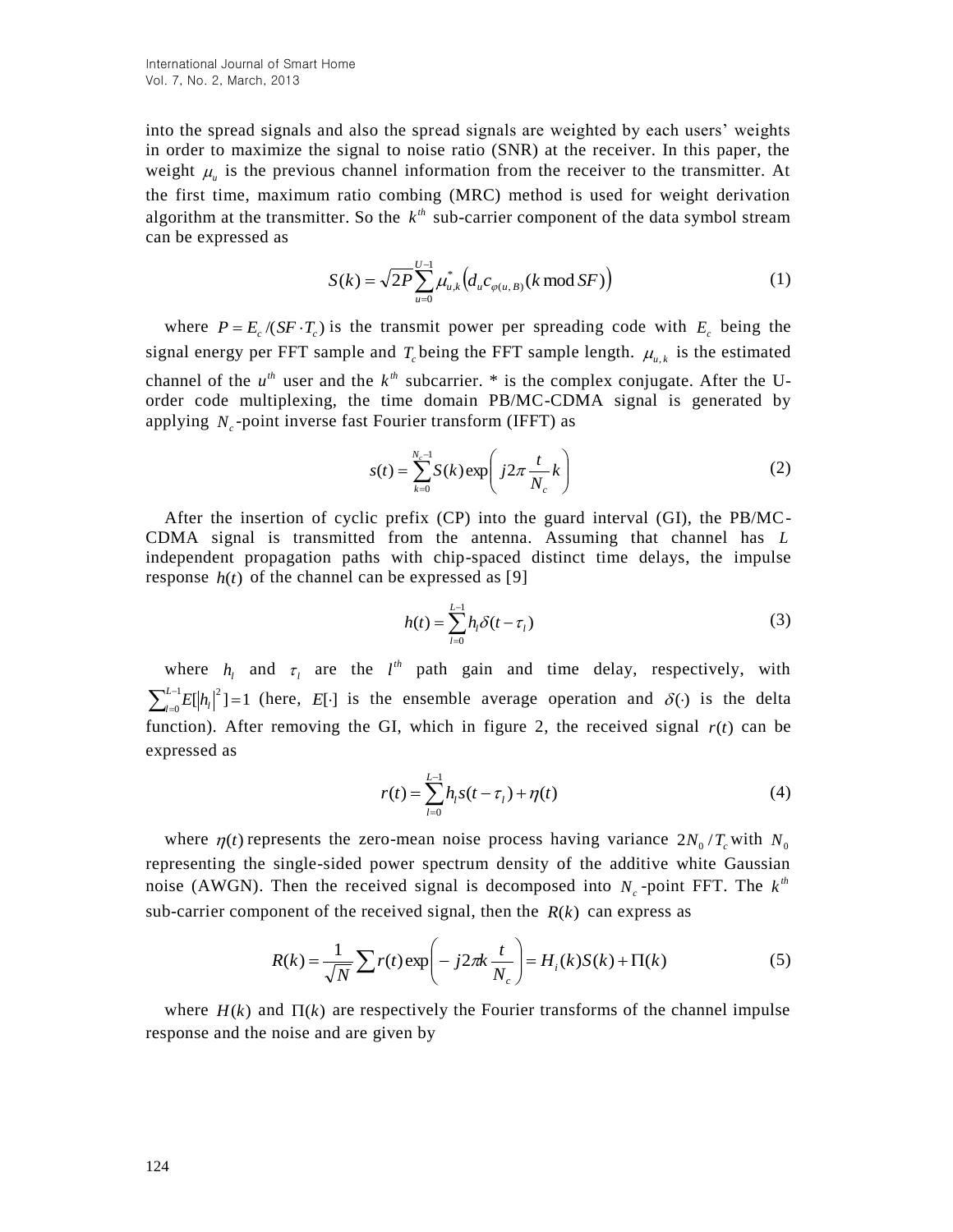$$
\begin{cases}\nS(k) = \frac{1}{\sqrt{N_c}} \sum_{t=0}^{N_c-1} s_{n_t}(t) \exp\left(-j2\pi \frac{k}{N_c} t\right) \\
H(k) = \sum_{l=0}^{L-1} h_l \exp\left(-j2\pi \frac{k}{N_c} \tau_l\right) \\
\Pi(k) = \frac{1}{\sqrt{N_c}} \sum_{t=0}^{N_c-1} n(t) \exp\left(-j2\pi \frac{k}{N_c} \tau_l\right)\n\end{cases} (6)
$$

Then the cancellation technique is mentioned, which to cancel the interference from other users.



**Figure 3. The Flowchart of the OIC at the Receiver**

The Figure 3 shows the flowchart of the OIC at the receiver. The operations are as follow:

Step 1: calculating the received SNR for all the users.

Step 2: comparing the obtained SNR value and ordering the users in descending order according to the SNR value.

Step 3: storing the total received signal and updating it by subtracting the interference signal.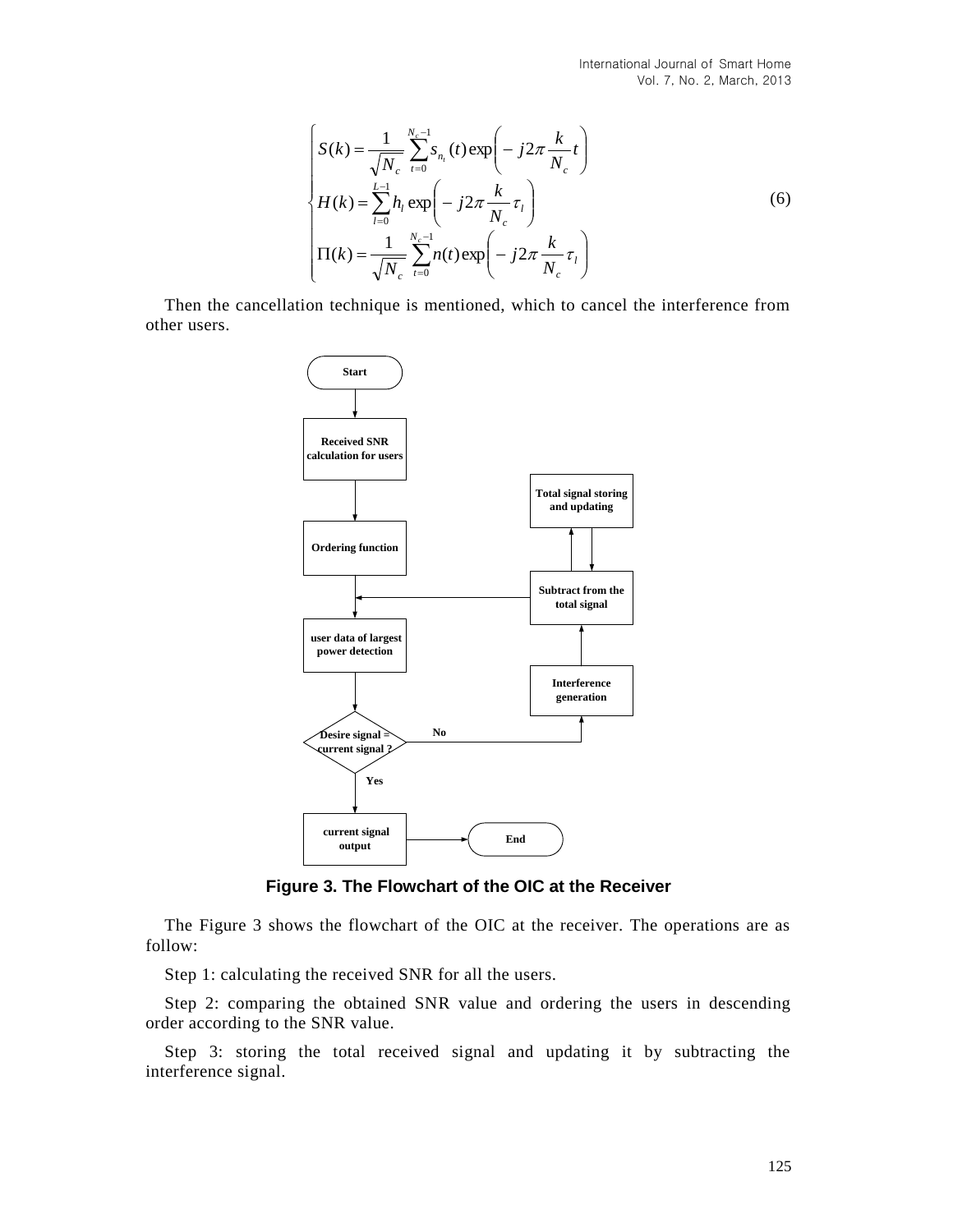Step 4: detecting the user's signal from the currently stored received signal following the sequence mentioned in step 2, and the largest power signal can be detected.

Step 5: checking whether the detected signal is the desired signal  $S_d$  or not. If it is the desired signal then we have the output signal and the process is finished. If it is not the desired signal, then continue the iteration from step 3 to step 5 until the desired user's signal is detected. In order to describe the canceller part in detail, the following part is mentioned. In order to describe the cancellation part in detail, the following paragraphs are used.



**Figure 4. PB/MC-CDMA Receiver using Joint MMSE-FDE and ICI Cancellation**

The PB/MC-CDMA receiver using joint MMSE-FED and ICI cancellation is shown in Figure 4. First of all,  $R(k)$  is the signal after the FFT. At the equalization part, we should use the channel estimation to get the desired signals. In this paper, we use the minimum mean square error frequency-domain equalization for reducing the ICI while minimizing the noise enhancement. So the signals after the equalization can express as follows:

$$
\widetilde{R}(k) = w(k) \cdot R(k) \tag{7}
$$

Here the  $w(k)$  is the weight of the MMSE which is given by [6]

$$
w(k) = \frac{H^{*}(k)}{|H(k)|^{2} + \left(\frac{E_{s}}{N_{0}} \frac{U}{SF}\right)^{-1} \left(1 + \frac{N_{g}}{N_{c}}\right)}
$$
(8)

where  $H(k)$  is channel state information of  $k^{th}$  sub-carrier. After the equalization, the whole signal is de-spread to get the frequency diversity data because of the multicarrier of every user. However, the presence of residual ICI after MMSE-FDE degrades achievable BER performance in frequency-selective fading channel. So we perform the OIC for reducing the residual ICI. To perform the OIC, we should select the maximum strength user  $U_{\text{max}}$  through channel state information which is looked as the interference to re-spread to get  $\tilde{g}_u(k)$  and subtract from the receiver.

$$
\hat{R}(k) = R(k) - \tilde{g}_u(k)
$$
\n(9)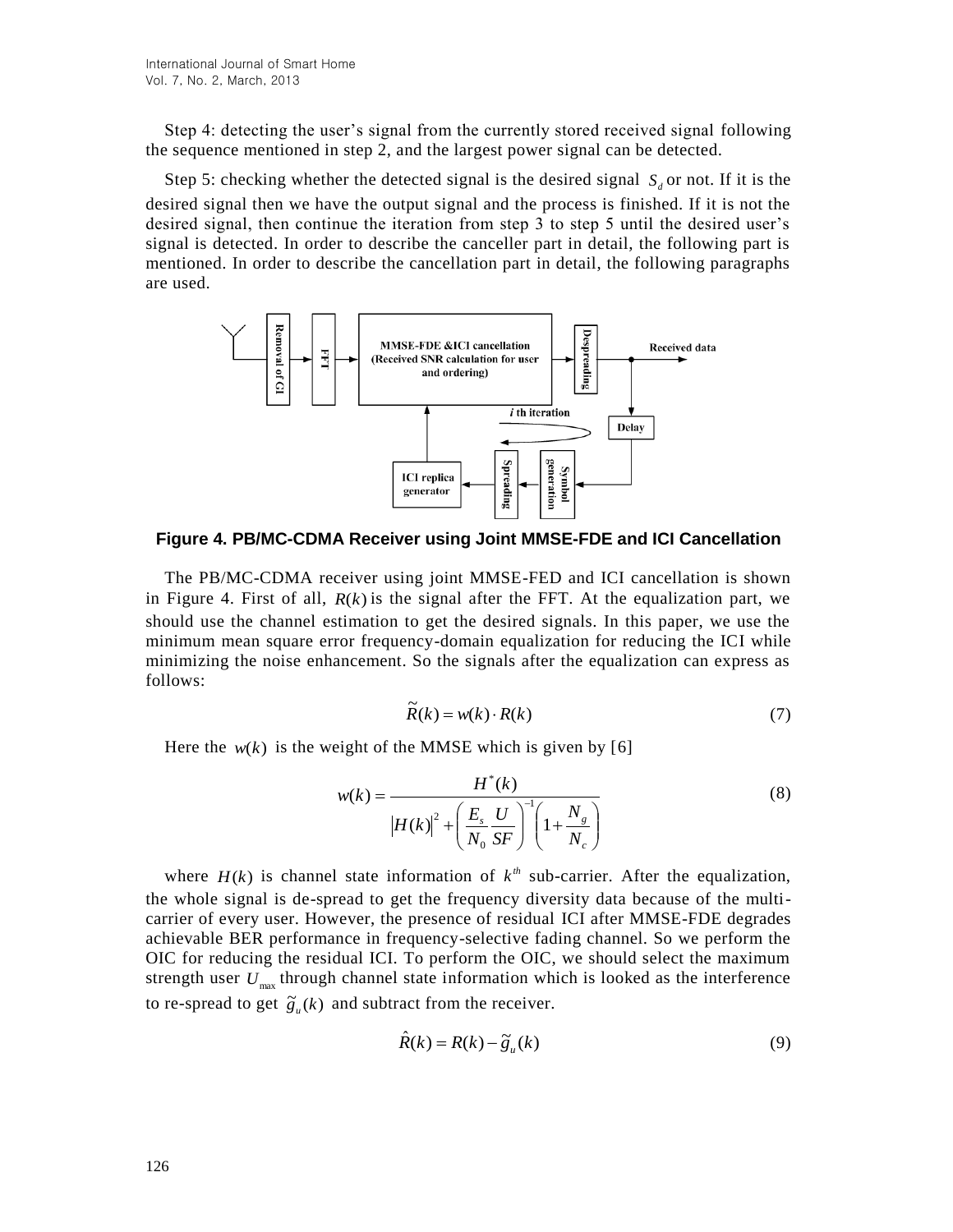This is preceded by an operation that order according to the received signal strength. Also, the detection and cancellation process is achieved successively in order of strength. This process is repeated until desire users have been detected. The scheme is limited in complexity because only a user is removed in each cancellation. However, this approach leads to long delays when the number of users increases.

$$
R_{u_d} \Rightarrow \begin{pmatrix} \hat{R}_{(1)} \\ \hat{R}_{(2)} \\ \hat{R}_{(3)} \\ \vdots \\ \hat{R}_{(n)} \end{pmatrix} = \begin{pmatrix} R_{(1)} \\ R_{(2)} \\ R_{(3)} \\ \vdots \\ R_{(n)} \end{pmatrix} - \begin{pmatrix} 0 \\ \tilde{g}_1 \\ \tilde{g}_1 + \tilde{g}_2 \\ \vdots \\ \tilde{g}_1 + \tilde{g}_2 + \tilde{g}_3 + \dots + \tilde{g}_{n-1} \end{pmatrix}
$$
(10)

As show in equation (10), we have divided the received power into different levels, each user has different power levels by pre-weight at the transmitter. More details will be described as follows:

Step 1: We calculate the received SNR for all the users.

ˆ

Step 2: We compare the obtained SNR value and ordering these users in descending turn according to the SNR value.

Step 3: as the level operation, the first strongest, the second strongest and the  $(n-1)^{th}$  strongest signal power, which are larger than desired signal power should be subtracted from the receiver. Then, the follow interference canceller will be used.  $\hat{R}_{(n)} = R_{(n)} - \tilde{g}_1 - \tilde{g}_2 - \tilde{g}_3 - \cdots - \tilde{g}_{n-1}$  where  $\tilde{g}_n$  is the interference of  $n^{th}$  interferer to the desired user with the power level *n* . For example, if the received SNR order of desire user is 3, then the interference will be operated like  $\hat{R}_{(3)} = R_{(3)} - \tilde{g}_1 - \tilde{g}_2$ , the first largest and second largest received SNR as interference to subtract from the total receive signal to finish the process. From the above operation, we know that the interference is sorted by order, which means we just consider the interference from other users which have larger signal power than the desired user, so the OIC is get. At the same time the channel information should be saved and be feedback to the transmitter for the next propagating weights.

Finally, the desired signal can be obtained through frequency domain dispreading as

$$
d_u = \frac{1}{SF} \sum_{k=NaSF}^{NaSF+SF} \hat{R}(k)c_u^*(k)
$$
\n(11)

We obtain the frequency diversity data  $d_u$  due to the multi-carrier. Here,  $Na = (user\%B)$  where *SF*  $B = \frac{N_c}{\sigma}$ . % means modulo operation. Thus, finally we acquired the desired data.

#### **3. Simulation Parameter and Results**

Through computer simulations, we prove the advantages of our proposed system. The simulation parameters are shown in Table 1. Both the number of users and the FFT point are 128, the guard interval is 25% as compared to the symbol duration. In one OFDM frame, the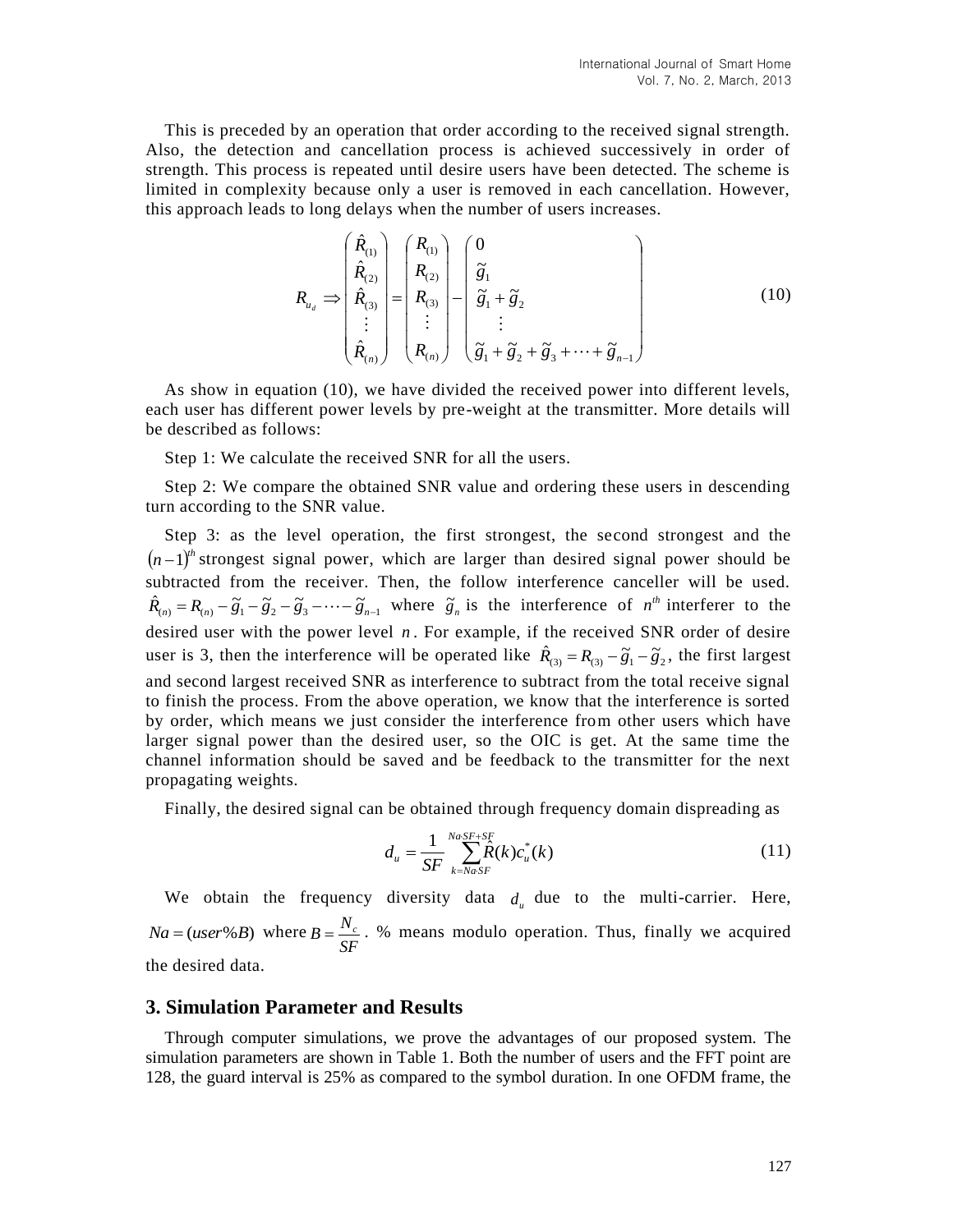symbol number and pilot number are 64 and 4, respectively. Also, the number of iteration of proposed system is from 0 to 3, which provides sufficiently improved BER performance.

| Subcarrier number                                                           | 128                                   |
|-----------------------------------------------------------------------------|---------------------------------------|
| FFT point                                                                   | 128                                   |
| Number of user nodes                                                        | 2                                     |
| Symbol number in one                                                        | 64                                    |
| frame                                                                       |                                       |
| Pilot number                                                                | Δ                                     |
| Channel model                                                               | 18-path Rayleigh fading channel       |
| Modulation type                                                             | <b>QPSK</b>                           |
| <b>Guard Interval</b>                                                       | 0.25 (25% compared to symbol          |
|                                                                             | duration)                             |
| 10 <sup>0</sup><br>$10^{-1}$                                                | without OIC                           |
| $10^{-2}$<br>QPSK<br>SF=32, 32users<br>BER                                  |                                       |
| Doppler frequency=30Hz<br>$10^{3}$<br>Number of iteration with OIC<br>– i=1 | with PIC                              |
| $10^{4}$<br>i=3<br>without OIC                                              | Iteration with OIC                    |
| - with PIC<br>$10^{5}$<br>$\overline{2}$<br>6<br>0<br>4                     | 8<br>16<br>12<br>14<br>18<br>20<br>10 |
|                                                                             | SNR[dB]                               |

**Table 1. Simulation Parameters**

**Figure 5. BER Performance Comparisons of Proposed System and Conventional Systems with Iterative OIC Scheme**

The simulated BER performance with iterative OIC scheme is plotted in Figure 5. with the number *i* of iterations. We use the spreading factor  $SF = 32$  and 32 users and Doppler frequency 30Hz. The BER performance of the OIC scheme is better than BER performance of the PIC scheme, because OIC detection/cancellation is successively performed according to the descending order of the signal' reliability. The iterative OIC can significantly improve the BER performance, while the BER of without iterative OIC worse than iterative OIC due to the residual ICI. When increasing the iterative number, proposed system can achieve the better performance. However, we can show that the more iterative number increase, the less BER performance is little improved, because OIC with iterative can effectively suppress the residual interference from other users when *i* is increased.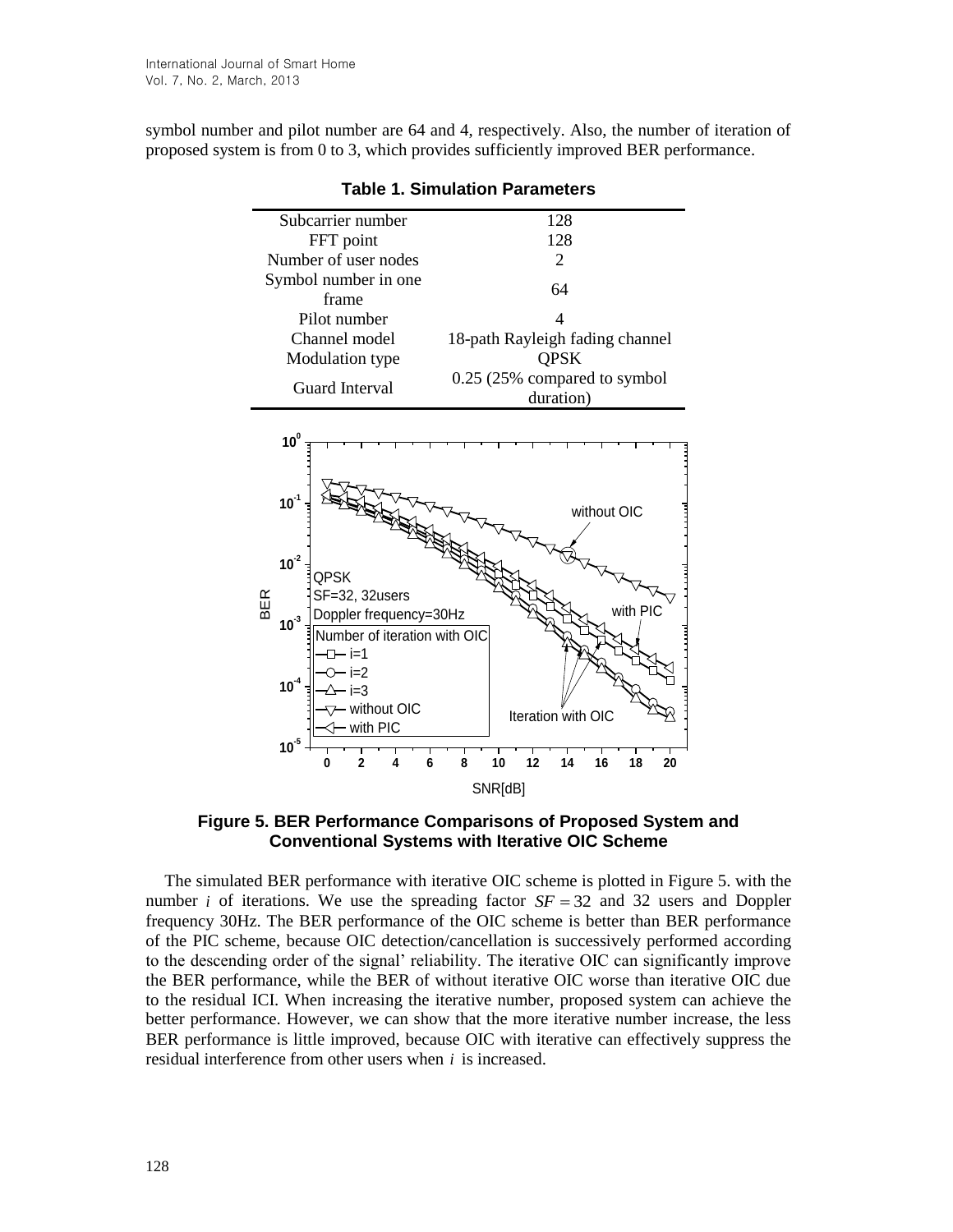## **4. Conclusions**

We introduce novel interference cancellation schemes in order to improve the performance in the partial block multi-carrier code division multiple access (PB/MC-CDMA) environment. We are called OIC (order interference canceller). In the OIC scheme, we should find the signal which is the strongest step by step and later removed from the receiver signals to reduce the interference. The OIC is able to achieve better performance by reducing the interference and compensating fading channel of signals. The performance and effectiveness of the proposed system are demonstrated by computer simulations.

## **Acknowledgements**

This work was supported by a post-doctoral fellow ship grant from the Kyung Hee University in 2011."(KHU-20110211)

## **References**

- [1] S. Hara and R. Prasad, "Overview of Multicarrier CDMA", IEEE commun. Magazine, **(1997)**, pp. 126-133.
- [2] M. Schell and S. Kaiser, "Diversity Considerations for MC-CDMA System in Mobile Communications", Proc. ISSSTA 96, **(1996)**, pp. 131-135.
- [3] K. Lee and K. Lee, "Adaptive Resource Allocation for the PB/MC-CDMA system in Frequency Selective Fading Channels", IEICE Trans. Commun., vol. E91-B, no. 12, **(2008)**.
- [4] P. Patel and J. Hltzman, "Analysis of a Simple Successive Interference Cancellation Scheme in a DS-CDMA Systems", IEEE Journal on Selected areas in Communication, vol. 12, no. 5, **(1993)**, pp. 796-806.
- [5] P. Shan and T. S. Rappaport, "Parallel interference cancellation (PIC) improvements for CDMA multi-user receivers using partial cancellation of MAI estimates", Proc. IEEE Globecom 98, vol. 6, **(1998)**, pp. 3282- 3287.
- [6] K. Takeda and F. Adachi, "Frequency-Domain MMSE Channel Estimation for Frequency Domain Equalization DS-CDMA Signals", IEICE Trans. Commun., vol. E90-B, no. 7, DOI:http://dx.doi.org/10.1093/ietcom/e90-b.7.1746, **(2007)** July.
- [7] J. G. Proakis, "Digital Communication", 4<sup>th</sup> edition, McGraw-Hill, **(2001)**.
- [8] P. Dent, G. E. Bottomly and T. Croft, "Jakes Fading Model Revisited", IEE. Electronics Letter, vol. 29, no. 13, **(1993)** June 24<sup>th</sup>, pp. 1162-1163.
- [9] T. S. Rappaport, "Wireless Communications", Prentice Hall **(1996)**.

### **Authors**



**Kyujin Lee** received B.E., M.S. and Ph.D degrees from the Department of Electronics and Radio Engineering at Kyung Hee University, Korea, in 2005, 2007 and 2011, respectively. In addition, he has been the College of Information Communication, Semyung University, where he is a Professor in 2013. He received the 2009 Excellent Paper Award from the IEEE ISCIT (International Symposium on Communication and Information Technology). His research interests include OFDM, MC-CDMA, MIMO, Resource allocation, and Cognitive radio and Visible Light Communication systems.